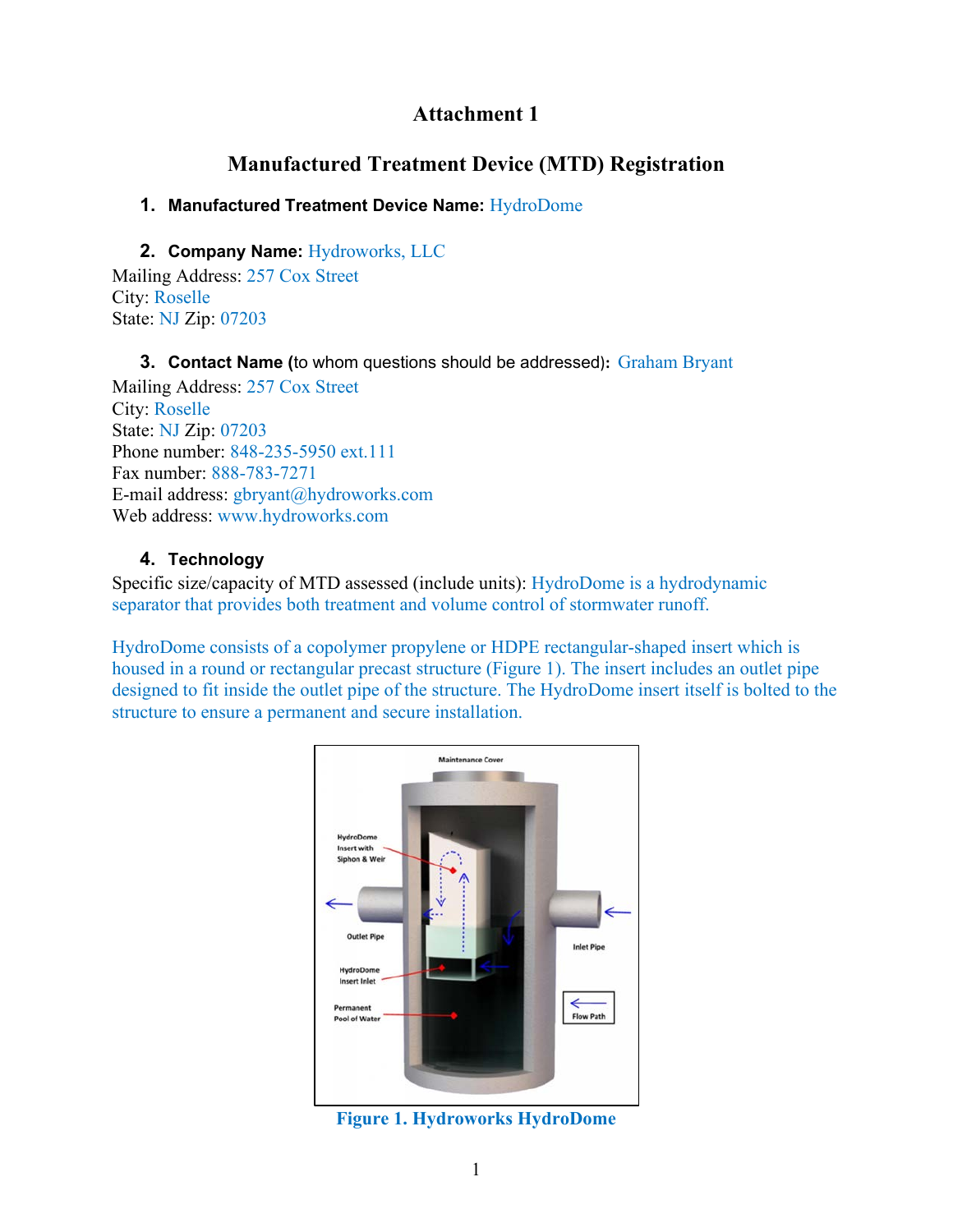Water enters the manhole, either horizontally though an inlet pipe or vertically through a grated inlet. All flow then enters the rectangular shell of the HydroDome insert through horizontal openings in the insert itself. There is no internal bypass to these horizontal inlets. Oil and lessdense solids float above the horizontal openings and cannot enter since the horizontal inlets are submerged. Dense solids sink down into the sump of the precast manhole and are also prevented from being conveyed downstream.

Once inside the HydroDome insert, water is conveyed through the low-flow path. The low-flow path includes a siphon to regulate the water level in the device. Low-flow then exits HydroDome through an orifice at the outlet.

The water level in HydroDome increases with increasing flowrate. When the water level reaches the elevation of the high-flow weir (located inside the insert) the high-flow path is engaged. High-flow still enters the HydroDome insert through the submerged horizontal inlets. It flows above the siphon and over a weir to the outlet pipe.

The high-flow weir is included when HydroDome is designed for water quality alone. The weir is removed for HydroDome's water quantity control configuration. This configuration is reserved for sites that require both a high level of treatment and volume/flow control. All flow travels through the low-flow path in the quantity control configuration and the orifice and siphon are customized to provide the design release rate based on the upstream storage elevation on a siteby-site basis.

Both HydroDome quality and quantity configurations are available in any size that precast structures are made. Commonly available circular precast sizes and their capacities are provided in Table 1 below.

| Table 1. HydroDome Dimensions & Capacities |               |                 |                    |                                          |                  |
|--------------------------------------------|---------------|-----------------|--------------------|------------------------------------------|------------------|
| Model                                      | Inside        | Depth $(ft)$ ** | Sediment           | Oil & Floatable<br><b>Permanent Pool</b> |                  |
|                                            | Diameter (ft) |                 | Storage $(ft^3)^*$ | Storage $(gal)^*$                        | Volume $(gal)^*$ |
| HD <sub>3</sub>                            |               |                 | 18                 | 31                                       | 211              |
| HD <sub>4</sub>                            |               |                 | 28                 | 70                                       | 376              |
| HD <sub>5</sub>                            |               | 5.5             | 69                 | 134                                      | 808              |
| HD <sub>6</sub>                            |               | 6.5             | 120                | 230                                      | 1375             |
| HD <sub>7</sub>                            |               | 7.5             | 190                | 360                                      | 2159             |
| HD <sub>8</sub>                            |               | 8.5             | 285                | 560                                      | 3196             |
| <b>HD</b> 10                               | 10            | 10.5            | 555                | 1125                                     | 6169             |
| HD 12                                      | 12            | 12.5            | 960                | 1975                                     | 10575            |

\*Dimensions and capacities vary with project requirements

\*\*Based on CETV independent testing and NJDEP scaling requirements

Range of drainage areas served by MTD (acres): HydroDome is sized to treat the water quality flow and achieve a desired average annual TSS removal rate of specified particle sizes. As such, the range of drainage areas serviced by each HydroDome model will depend on the local rainfall intensity, imperviousness, and design particle size distribution of the site in question.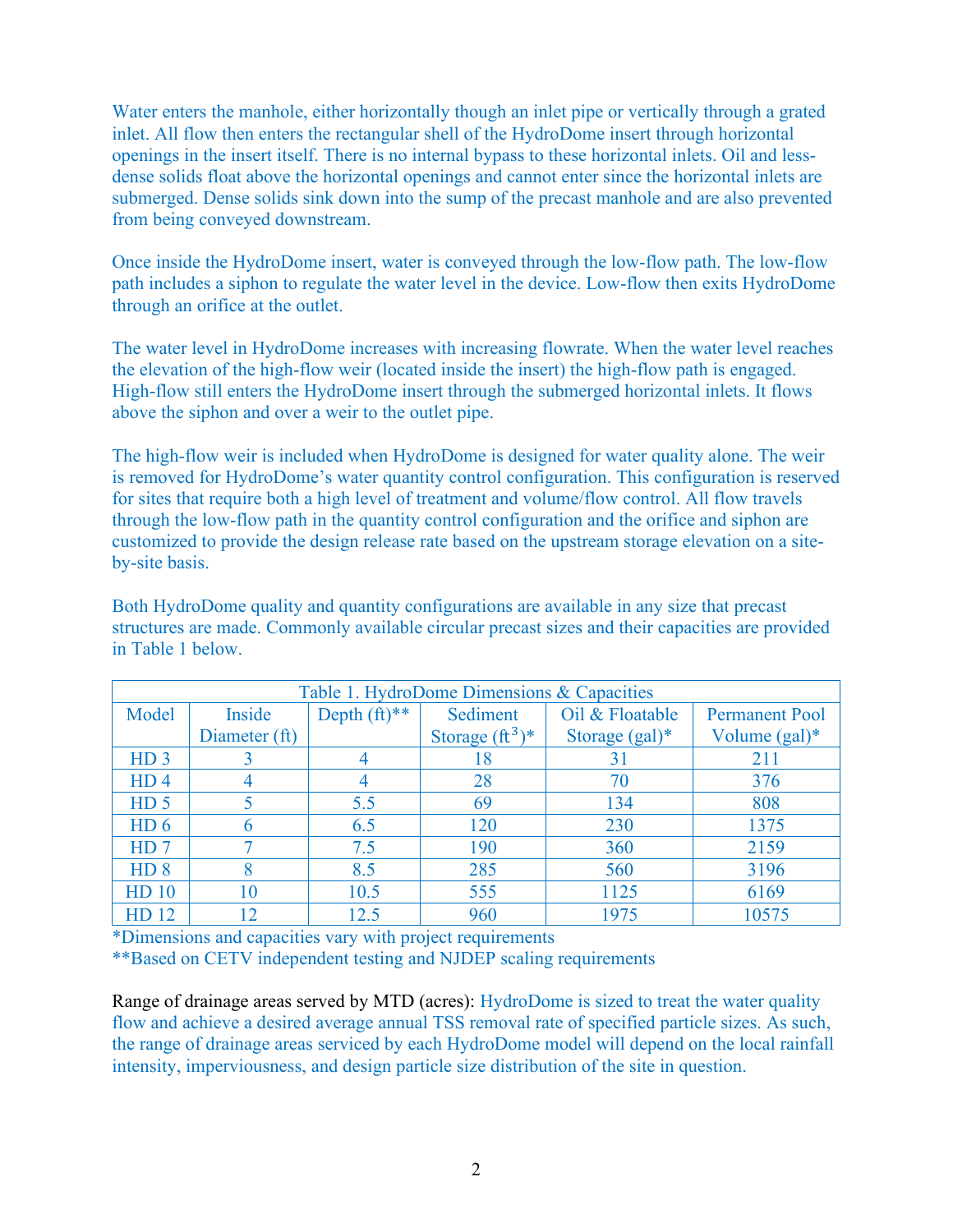Include sizing chart or describe sizing criteria: A HydroDome HD 3 was tested to the NJDEP HDS protocol at Alden Labs in 2021. Testing showed that the HD 3 will provide a weighted 50% removal of a particle size distribution consistent with the NJDEP protocol at a treatment rate of 0.85cfs.

For the 3ft diameter HydroDome tested, this corresponds to a hydraulic loading rate of 54.0 gallons per minute per square foot of treatment area. The NJDEP scaling methodology applies the loading rate to each model HydroDome. The maximum treatment flow rate assigned to each HydroDome by NJDEP is provided in Table 2.

| Table 2. HydroDome Maximum Treatment Flow Rates* |                 |                          |                     |                             |
|--------------------------------------------------|-----------------|--------------------------|---------------------|-----------------------------|
| Model                                            | Diameter        | <b>Maximum Treatment</b> | Treatment           | <b>Hydraulic Loading</b>    |
|                                                  | $(f\mathbf{t})$ | Flow Rate $(cfs)$ **     | Area $({\rm ft}^2)$ | Rate (gpm/ft <sup>2</sup> ) |
| HD <sub>3</sub>                                  |                 | 0.85                     | 7.1                 | 54.0                        |
| HD <sub>4</sub>                                  |                 | 1.51                     | 12.6                | 54.0                        |
| HD <sub>5</sub>                                  |                 | 2.36                     | 19.6                | 54.0                        |
| HD <sub>6</sub>                                  |                 | 3.40                     | 28.3                | 54.0                        |
| HD <sub>7</sub>                                  |                 | 4.63                     | 38.5                | 54.0                        |
| HD <sub>8</sub>                                  |                 | 6.04                     | 50.3                | 54.0                        |
| HD <sub>10</sub>                                 | 10              | 9.44                     | 78.5                | 54.0                        |
| HD 12                                            |                 | 13.60                    | 13.60               | 54.0                        |

\*NJDEP (2021)

\*\*based on NJDEP PSD – treatment flow rates will vary based on design PSD

HydroDomes are also sized to meet specific design requirements using our simulation model, which is based on EPA SWMM4.4. The modeling software is readily available to all design engineers interested in sizing HydroDome. Users enter a particle size distribution consistent with their local regulatory agency requirements, enter the size and imperviousness of the area draining to the HydroDome, and select a weather station near their site. The model uses historic rainfall data from the selected weather station, buildup and washoff routines from SWMM 4.4, and the Alden test results to determine an average annual removal percentage of the selected particle size distribution for each model HydroDome. This allows the user to ensure that the HydroDome they've selected meets their TSS removal requirement.

Intended application: on-line or offline: HydroDome can be used on-line or off-line. HydroDome has been scour tested to the NJDEP protocol and proven to have negligible scour at 241% of the rated treatment rate.

Media used (if applicable): Not applicable.

## **5. Warranty Information** (describe, or provide web address)**:**

Hydroworks provides a standard 1-year warranty for manufacturing defects on HydroDome.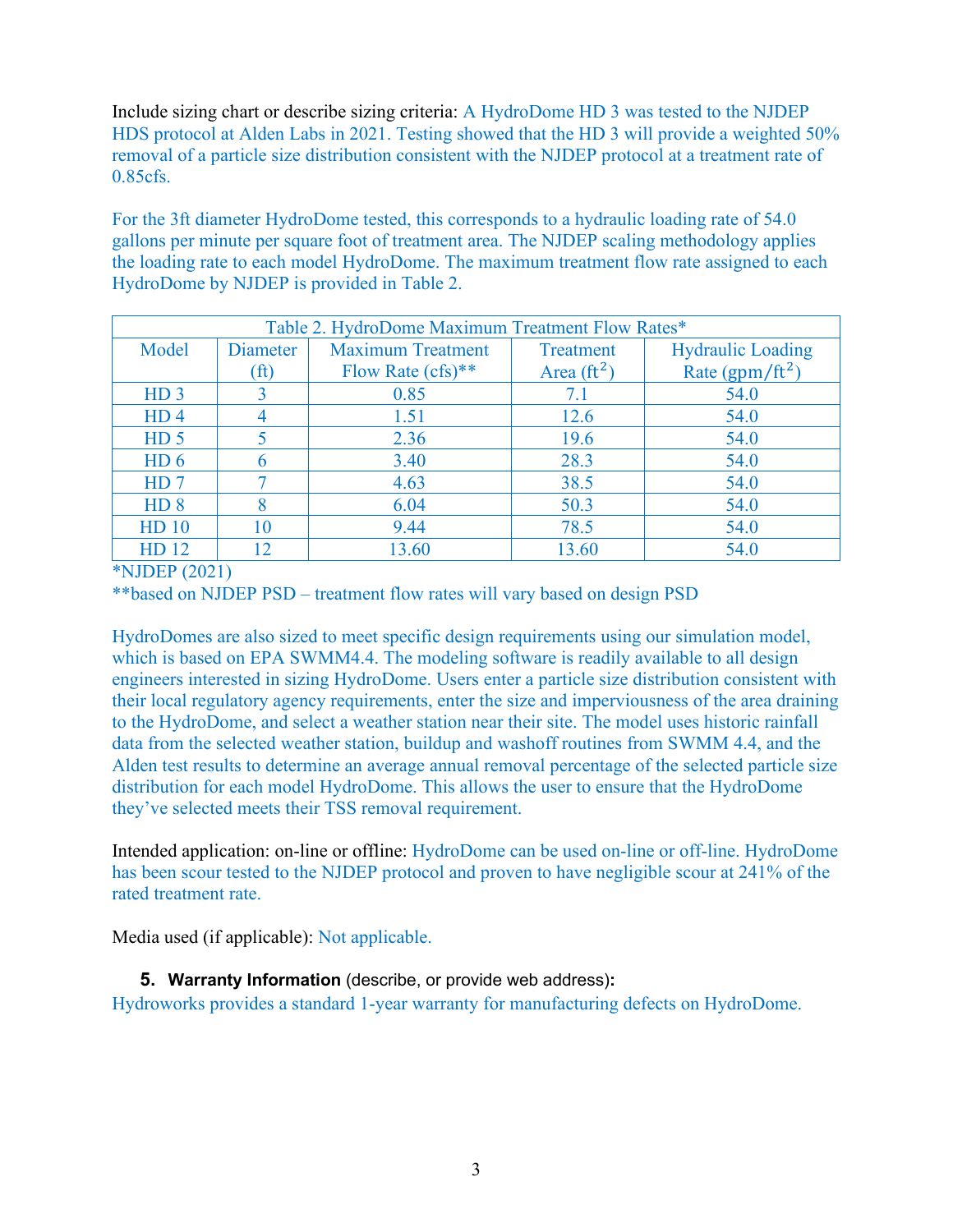### **6. Treatment Type**

 $\boxtimes$  Hydrodynamic Structure

Filtering Structure

Manufactured Bioretention System

Provide Infiltration Rate (in/hr):

Other (describe):

## **7. Water Quality Treatment Mechanisms** (check all that apply)

 $\boxtimes$  Sedimentation/settling

Infiltration

Filtration (specify filter media)

Adsorption/cation exchange

Chelating/precipitation

Chemical treatment

Biological uptake

Other (describe):

### **8. Performance Testing and Certification** (check all that apply):

Performance Claim (include removal efficiencies for treated pollutants, flow criteria, drainage area): Removal efficiency tests were conducted on a full-scale HD 3 at 25%, 50%, 75%, 100%, and 125% of the maximum treatment flow rate, which was 0.85cfs. The removal efficiencies at those flow rates ranged from 41.8% to 69.9%, with a weighted removal of 58.5% for the 5 flows. The removal efficiency summary is provided in Table 3.

| Table 3. Removal Efficiency Summary |               |                                    |            |              |                       |
|-------------------------------------|---------------|------------------------------------|------------|--------------|-----------------------|
| <b>Flow</b>                         | Influent      | <b>Average Effluent</b><br>Removal |            | <b>NJDEP</b> | <b>NJDEP</b> Weighted |
| (gpm)                               | Concentration | Concentration                      | Efficiency | Weight       | Removal               |
|                                     | (mg/L)        | (mg/L)                             | $(\% )$    | Factor       | Efficiency $(\% )$    |
| 94.4                                | 206           | 70.6                               | 65.8       | 0.25         | 16.4                  |
| 173.9                               | 196           | 59.1                               | 69.9       | 0.30         | 21.0                  |
| 286.3                               | 220           | 106.3                              | 51.7       | 0.20         | 10.3                  |
| 352.3                               | 188           | 106.4                              | 43.6       | 0.15         | 6.5                   |
| 439.7                               | 190           | 110.7                              | 41.8       | 0.10         | 4.2                   |
|                                     |               |                                    |            | $1.0\,$      | 58.5                  |

The test unit had a treatment sedimentation area of  $7.07 \text{ft}^2$ , therefore the HydroDome has a surface loading rate of  $54.0$ gpm/ft<sup>2</sup>.

The HD 3 was also scour tested to the NJDEP protocol. The test was conducted at a target flow of 919gpm, which is 241% of the maximum treatment flow rate. 15 effluent samples were collected throughout the test. The average measured scour concentration adjusted for background was 0mg/L. This qualifies the HydroDome for on-line installation.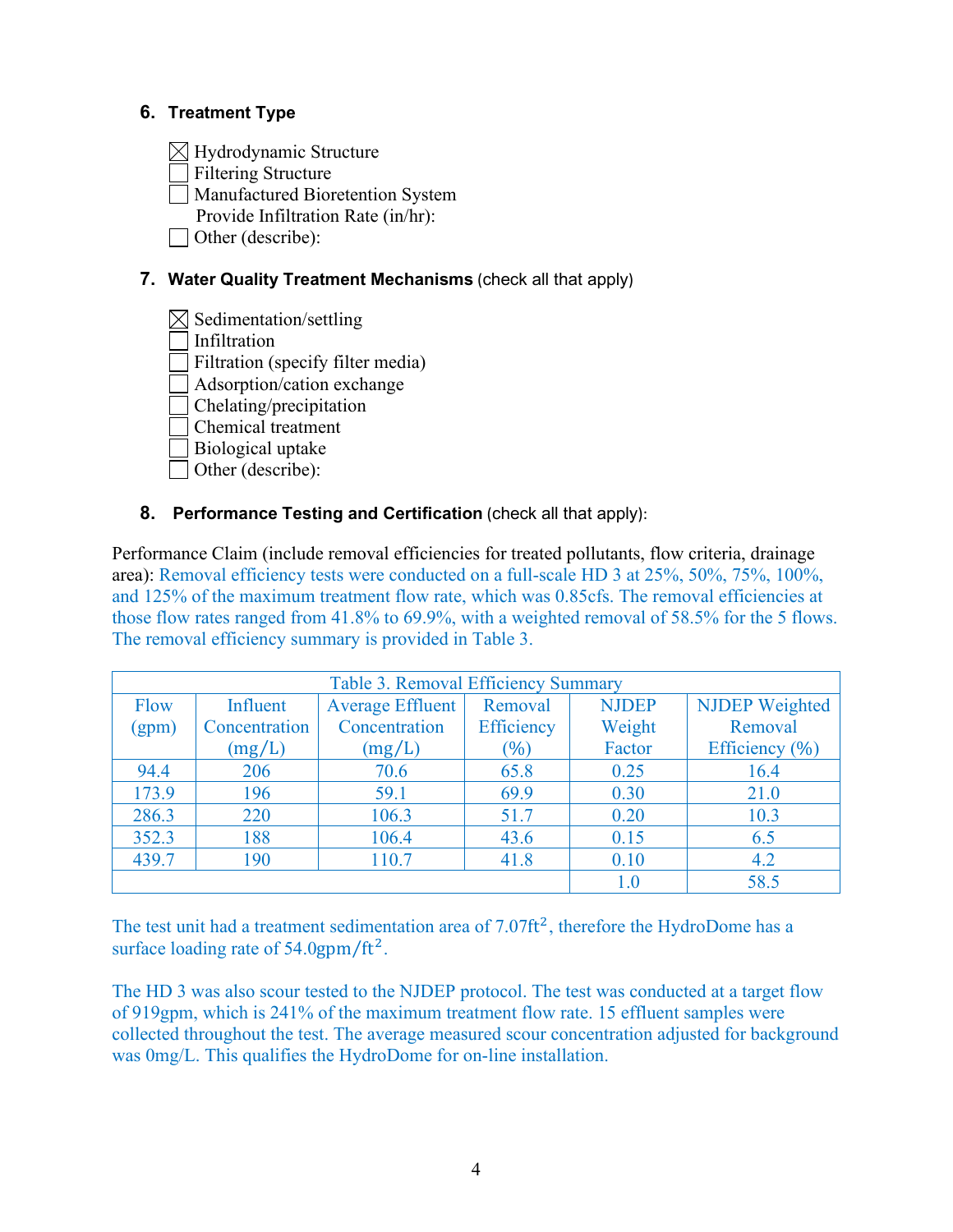Specific size/Capacity of MTD assessed: The HydroDome tested was a full-scale HD 3 installed in a 3ft diameter plastic test tank. The test unit had a 5ft sump and a  $7.07 \text{ft}^2$  treatment surface area.

A full-scale HydroDome HD 3 was tested to the ETV Canada protocol with a 4ft sump. No measurable change in performance was observed with the 4ft sump compared to the 5ft sump and both oil and sediment scour testing were performed with the 4ft sump (Appendix 3). HydroDome retained 99.7% of oil surrogate beads during the oil scour test and the scour concentration adjusted for background using the 4ft sump was, again, negligible.

Has the MTD been "approved" by an established granting agency, e.g. New Jersey Department of Environmental Protection (NJDEP), Washington State Department of Ecology, etc.

**No**

 $\boxtimes$  **Yes**; For each approval, indicate (1) the granting agency, (2) use level if awarded (3) the protocol version under which performance testing occurred (if applicable), and (4) the date of award, and attach award letter.

HydroDome has been certified by NJDEP, based on their 2013 protocol, for a TSS removal rate of 50%. The certification letter dated June 30, 2021 is provided in Appendix 1.

HydroDome has been tested to the ETV Canada OGS protocol (TRCA, 2014) and is currently being verified under ETV Canada (ISO-14034).

Alden Research labs performed testing for both.

Was an established testing protocol followed?

 $\Box$  No

 $\boxtimes$  **Yes**, (1) Provide name of testing protocol followed, (2) list any protocol deviations:

Laboratory testing was done by Alden Research Laboratory in accordance with the New Jersey Department of Environmental Protection "Laboratory Protocol to Assess Total Suspended Solids Removal by a Hydrodynamic Sedimentation Manufactured Treatment Device" (January 2013a) (NJDEP Hydrodynamic Protocol) and "The Procedure for Laboratory Testing of Oil-Grit Separators (TRCA, May 2014).

Provide the information below and provide a performance report (attach report):

For lab tests:

i. Summarize the specific settings for each test run (flow rates, run times, loading rates) and performance for each run:

Five removal efficiency tests were performed at target flows of 0.21cfs, 0.43cfs, 0.64cfs, 0.85cfs, and 1.06cfs. These flows correspond with 25%, 50%, 75%, 100% and 125% of the maximum treatment flow rate. All of the flows measured during the tests were within 10% of the target flow as per the protocol.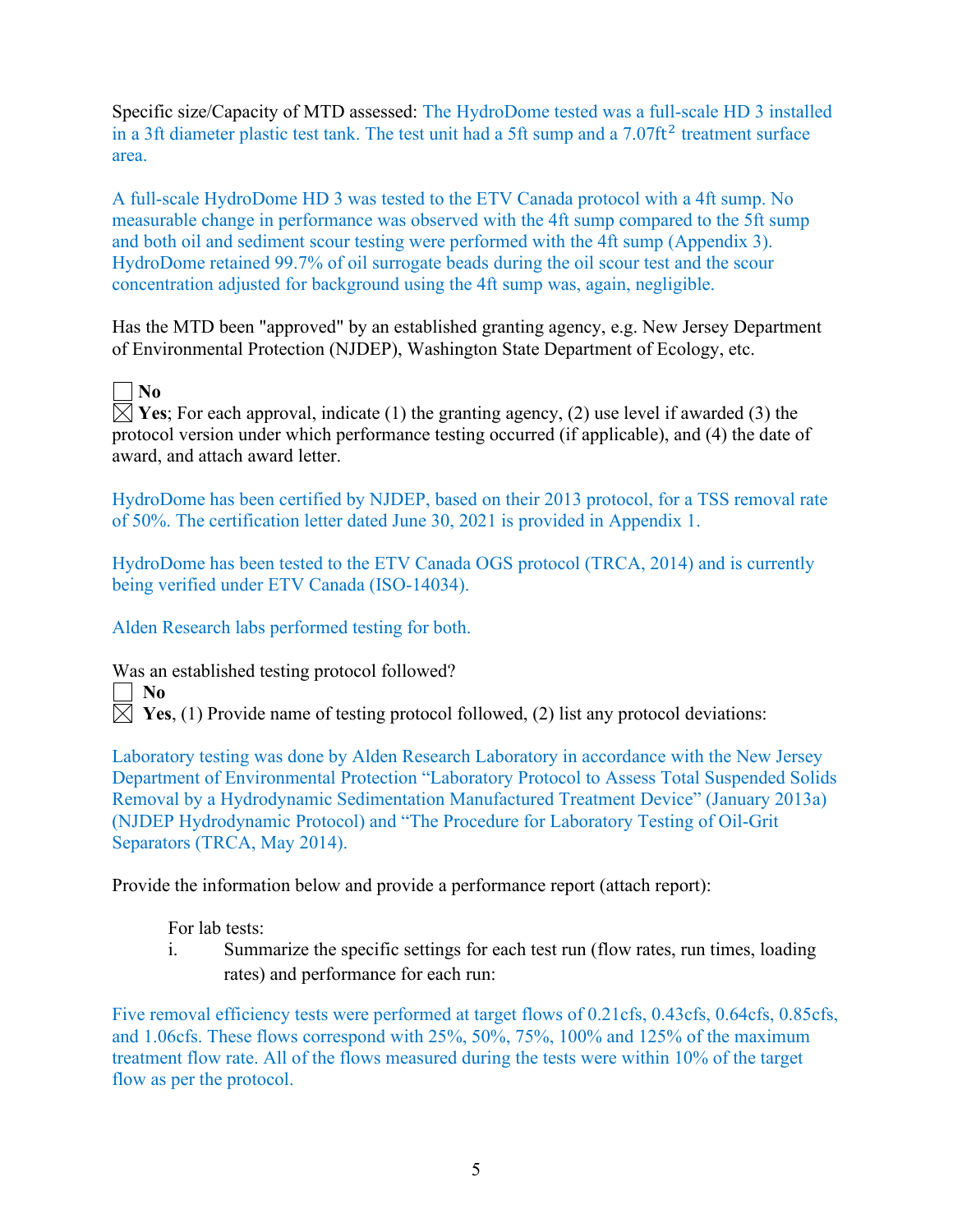All tests were run with clean water containing less than 20mg/L sediment solids concentration. At least 25lbs of test sediment was added to the influent pipe for each test. The target influent sediment concentration was 200mg/L for each test. All of the dry samples taken at the injector were within 10% of the target concentration as per the protocol.

| Table 4. Test Flow and Temperature Summary |              |           |             |                  |           |
|--------------------------------------------|--------------|-----------|-------------|------------------|-----------|
| Target                                     | Measured     | Deviation | Flow        | Maximum          | QA / QC   |
| (gpm / cfs)                                | (gpm/cfs)    | from      | Measurement | Temperature      | Compliant |
|                                            |              | Target    | <b>COV</b>  | $\rm (^\circ F)$ |           |
| 95.4 / 0.21                                | 94.4 / 0.21  | $-1.1\%$  | 0.001       | 65.4             |           |
| 190.8 / 0.43                               | 173.9 / 0.39 | $-8.8\%$  | 0.002       | 64.9             |           |
| 286.1 / 0.64                               | 286.3 / 0.64 | $0.0\%$   | 0.002       | 62.6             | V         |
| 381.5 / 0.85                               | 352.3 / 0.78 | $-7.7\%$  | 0.002       | 63.8             |           |
| 476.9 / 1.06                               | 439.7 / 0.98 | $-7.8\%$  | 0.002       | 60.8             |           |

Tables 4 and 5 give summaries of target flows and injection rates respectively. The full NJCAT verified lab report is provided in Appendix 2.

| Table 5. Injected Sediment Summary |               |             |               |             |                   |             |
|------------------------------------|---------------|-------------|---------------|-------------|-------------------|-------------|
| Flow                               | Avg Injected  | Injector    | Mass/Volume   | Injected    | Maximum           | QA / QC     |
| (gpm)                              | Concentration | Measurement | Concentration | <b>Mass</b> | <b>Background</b> | Compliant   |
|                                    | (mg/L)        | <b>COV</b>  | (mg/L)        | (lbs)       | Concentration     |             |
|                                    |               |             |               |             | (mg/L)            |             |
| 94.4                               | 200           | 0.007       | 206           | 28.7        | 206               |             |
| 173.9                              | 199           | 0.004       | 196           | 28.1        | 196               |             |
| 286.3                              | 199           | 0.001       | 220           | 30.0        | 220               | v           |
| 352.3                              | 201           | 0.004       | 188           | 28.7        | 188               |             |
| 439.7                              | 201           | 0.008       | 190           | 30.7        | 190               | $\mathbf v$ |

Fifteen effluent samples were collected in each test. Sampling started after at least 162s (3 detention times) following sediment injection and/or injection verification. Performance for each run is summarized in Table 3.

A HydroDome HD3 was also tested to the ETV separator protocol in Canada. This protocol differs from the NJDEP protocol by mandating: independent testing, mass capture testing (no sampling for TSS removal), scour testing using the full NJDEP distribution (not truncated), tests for oil capture and scour potential, as well as requiring vendors test at the same surface loading rates. To date, HydroDome achieved the highest removal of any separator tested to this protocol, has no scour (<1 mg/l), and retained 99.7% of oil. Figure 2 shows a comparative graph of TSS removal.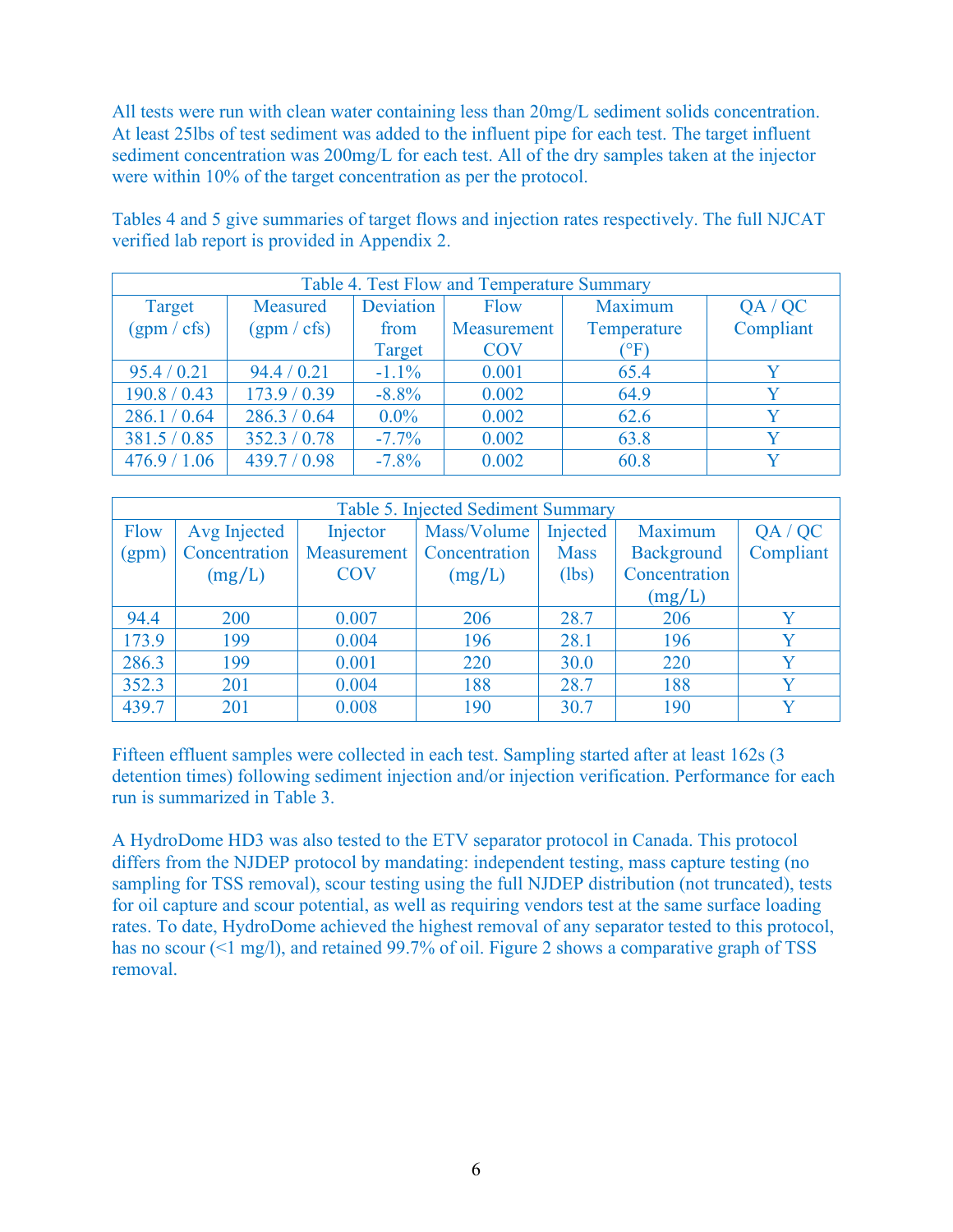

- 
- ii. If a synthetic sediment product was used, include information about the particle size distribution of the test material:

The particle size distribution used exceeded the NJDEP PSD sediment specifications. The  $D_{50}$  of 62um was less than the required 75um. The data from the PSD samples was used to provide the curve in Figure 3.



**Figure 3. Test Sediment PSD Curve**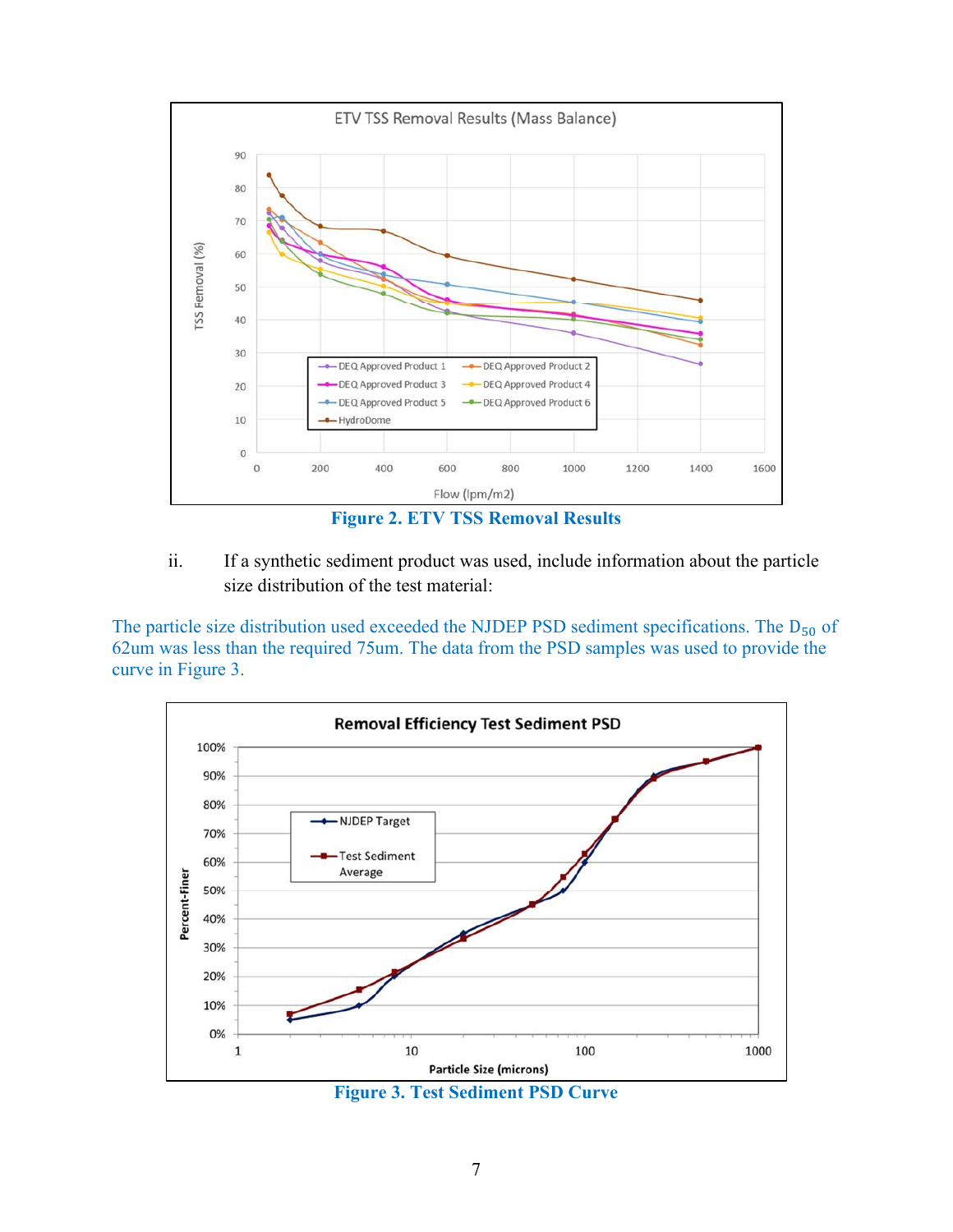iii. If less than full-scale setup was tested, describe the ratio of that tested to the fullscale MTD:

Lab testing was performed on a full-scale HD 3.

For field tests:

- i. Provide the address, average annual rainfall and characterized rainfall pattern, and the average annual number of storms for the field-test location: Not applicable
- ii. Provide the total contributing drainage area for the test site, percent of impervious area in the drainage area, and percentages of land uses within the drainage area (acres): Not applicable
- iii. Describe pretreatment, bypass conditions, or other special circumstances at the test site: Not applicable
- iv. Provide the number of storms monitored and describe the monitored storm events (amount of precipitation, duration, etc.): Not applicable
- v. Describe whether or not monitoring examined seasonal variation in MTD performance: Not applicable
- vi. If particle size distribution was determined for monitored runoff and/or sediment collected by the MTD, provide this information: Not applicable

### **9. MTD History:**

How long has this specific model/design been on the market?

The first HydroDome was installed in August, 2020.

List no more than three locations where the assessed model size(s) has/have been installed in Virginia. If applicable, provide permitting authority. If known, provide latitude & longitude:

### No HydroDomes have been installed in Virginia.

List no more than three locations where the assessed model size(s) has/have been installed outside of Virginia. If applicable, provide permitting authority. If known, provide latitude & longitude:

Connecticut Army National Guard, Winsor Locks, CT. Perkins School, Lancaster, MA. MLS & WID Joint Facility, Strathmore, AB.

#### **10. Maintenance:**

What is the generic inspection and maintenance plan/procedure? (attach necessary documents):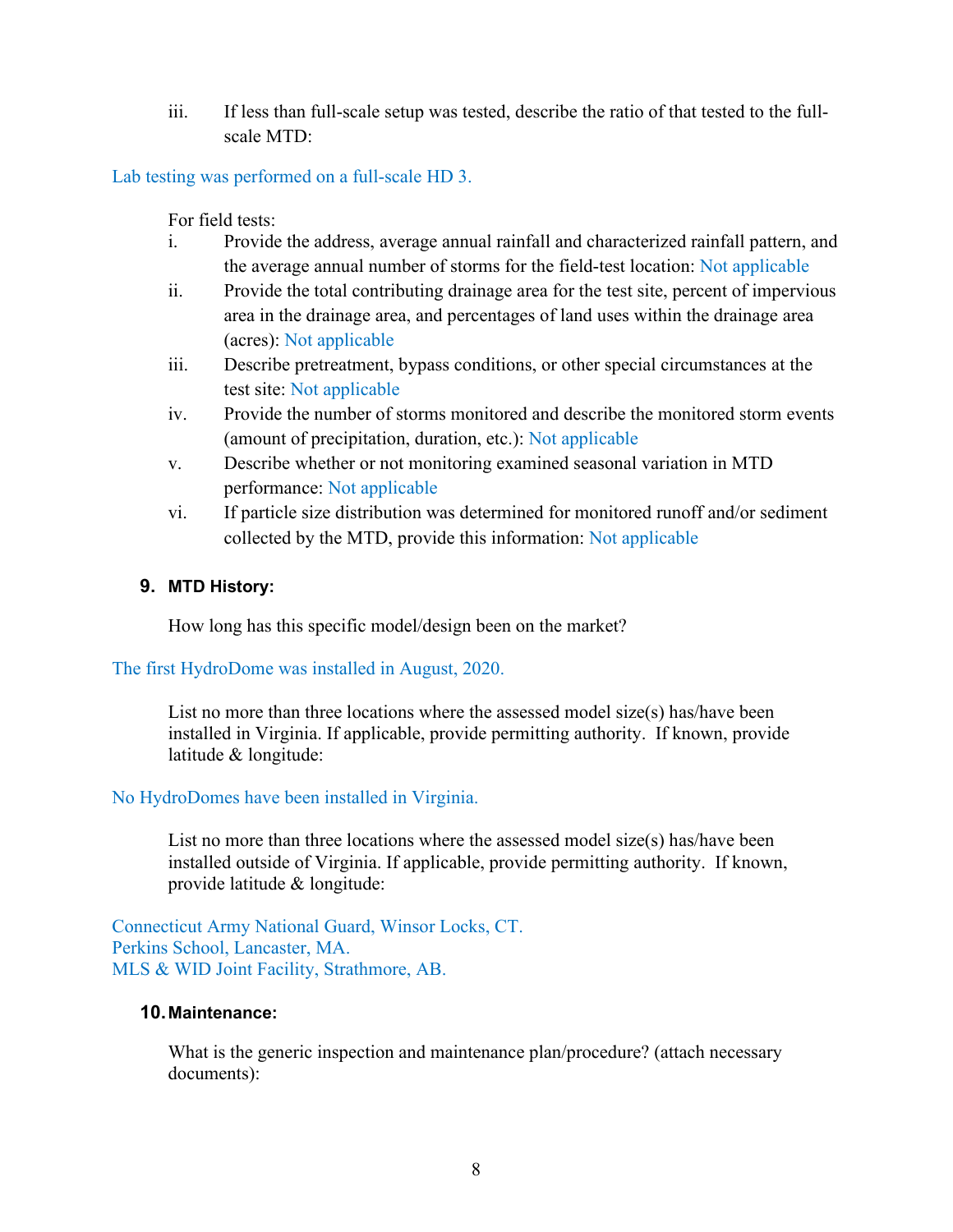During the construction period, HydroDome should be inspected every four weeks and after every storm. After the construction period the HydroDome should be inspected annually for stable sites and quarterly if the unit is exposed to oil spills or runoff from unstable sites. Annual and quarterly inspections should be used to determine if more frequent inspections are required.

Maintenance is typically done using a vacuum truck. If a vacuum truck is not available, less effective methods (i.e., clamshell bucket) can be used. The full inspection and maintenance plan, procedure, and checklist is provided in the Operations & Maintenance Manual provided in Appendix 4.

Is there a maintenance track record/history that can be documented?  $\boxtimes$  No, no track record.

 $\Box$  Yes, track record exists; (provide maintenance track record, location, and sizing of three to five MTDs installed in Virginia [preferred] or elsewhere):

Recognizing that maintenance is an integral function of the MTD, provide the following: amount of runoff treated, the water quality of the runoff, and what is the expected maintenance frequency for this MTD in Virginia, per year?

Since there is no internal by-pass, HydroDome treats 100% of runoff that drains to it.

The water quality of the runoff will depend on the drainage area and model of HydroDome and size of particles in the runoff. If HydroDome is appropriately sized to the site (using NJDEP certified ratings) and the TSS has the same distribution as the NJDEP PSD, it will provide 50% TSS removal at the site's water quality flow. Hydroworks also uses local historic rainfall records on a site-by-site basis to size HydroDome to achieve a required average annual TSS removal.

The expected maintenance frequency for HydroDome is once per year. Maintenance frequency also depends largely on site usage and exposure. As such, the annual maintenance frequency is a guideline that should be used to determine whether or not more frequent maintenance is required.

Total life expectancy of MTD when properly operated in Virginia and, if relevant, life expectancy of media:

The life expectancy of HydroDome is the life expectancy of its components (copolymer polypropylene and precast concrete). These materials have an anticipated life span of 50-100 years.

For media or amendments functioning based on cation exchange or adsorption, how long will the media last before breakthrough (indicator capacity is nearly reached) occurs?

#### Not applicable.

For media or amendments functioning based on cation exchange or adsorption, how has the longevity of the media or amendments been quantified prior to breakthrough (attach necessary performance data or documents)?

#### Not applicable.